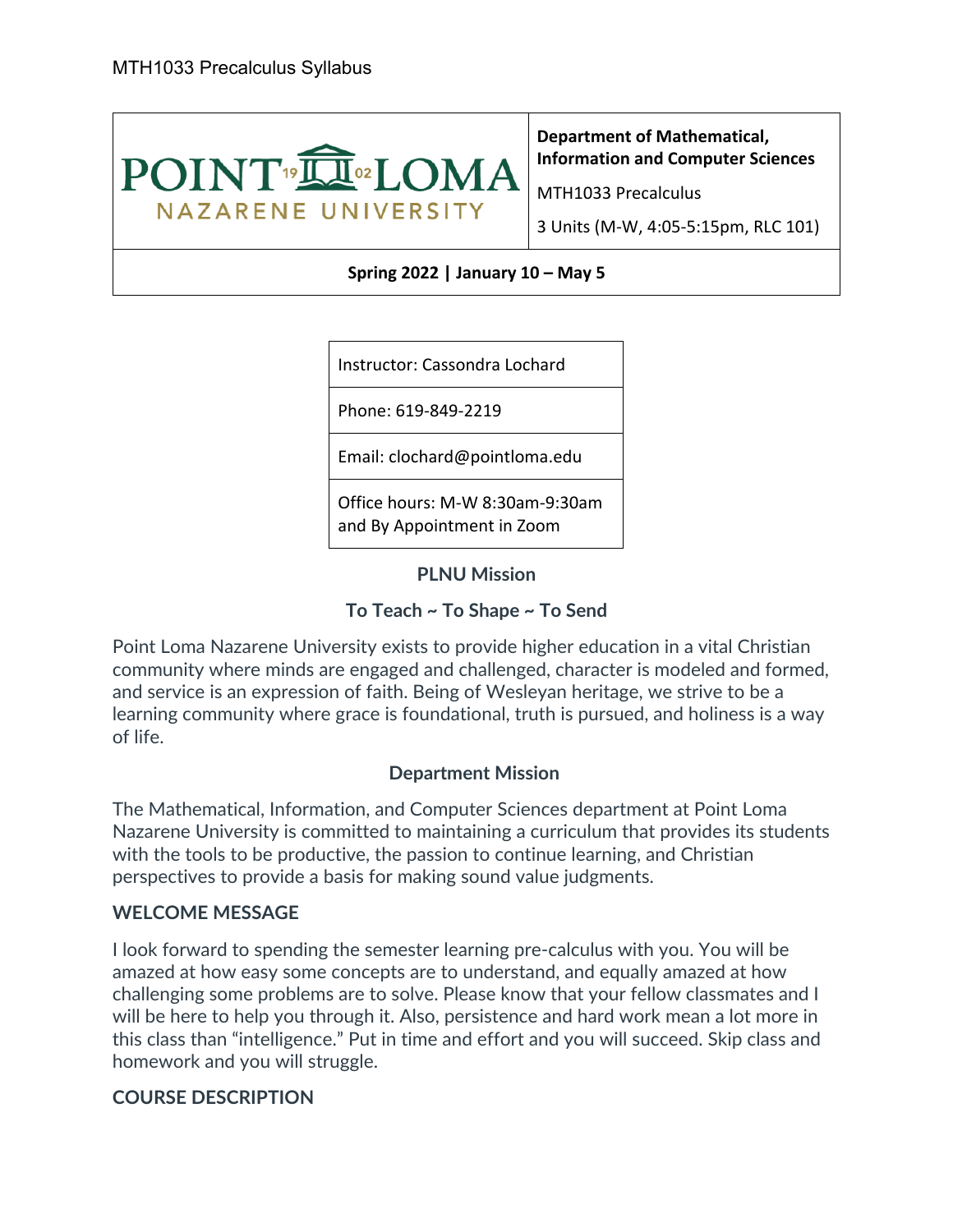An introduction to the functions necessary for the study of calculus with an emphasis on numerical and graphical notions of continuity, limits and derivatives. The following function types are used as examples for the study of the concepts: polynomial, rational, exponential, logarithmic, and trigonometric functions.

# **COURSE LEARNING OUTCOMES**

- 1. Students will develop an ability to graph functions including polynomial and trigonometric functions.
- 2. Students will develop an ability to solve problems using polynomial, exponential and trigonometric functions.

# **REQUIRED TEXTS AND RECOMMENDED STUDY RESOURCES**

- 1. Graphing Calculator (TI-84+ recommended)
- 2. Textbook Precalculus with Calculus Previews, 5<sup>th</sup> Edition by Zill & Dewar (ISBN: 9781449649128)

# **COURSE CREDIT HOUR INFORMATION**

In the interest of providing sufficient time to accomplish the stated Course Learning Outcomes, this class meets the PLNU credit hour policy for a 3 unit class delivered over fifteen weeks. Specific details about how the class meets the credit hour requirement can be provided upon request. (Based on 37.5 hours of student engagement per credit hour.)

| Category                                | <b>Time Expectation in Hours</b> |
|-----------------------------------------|----------------------------------|
| <b>Attending Class and Taking Notes</b> | 35                               |
| <b>Reading Assignments</b>              | 15                               |
| <b>Written Class Activities</b>         | 15                               |
| <b>Written Homework</b>                 | 30                               |
| Pre-Assignments                         | 15                               |
| <b>Exams and Review</b>                 | 12.5                             |
| <b>Total Hours</b>                      | 1225                             |

# **Distribution of Student Learning Hours**

# **ASSESSMENT AND GRADING**

#### **Graded Components**

• **Homework**: Homework problems will be assigned regularly and posted on Canvas. A homework assignment is late if it is not submitted at the beginning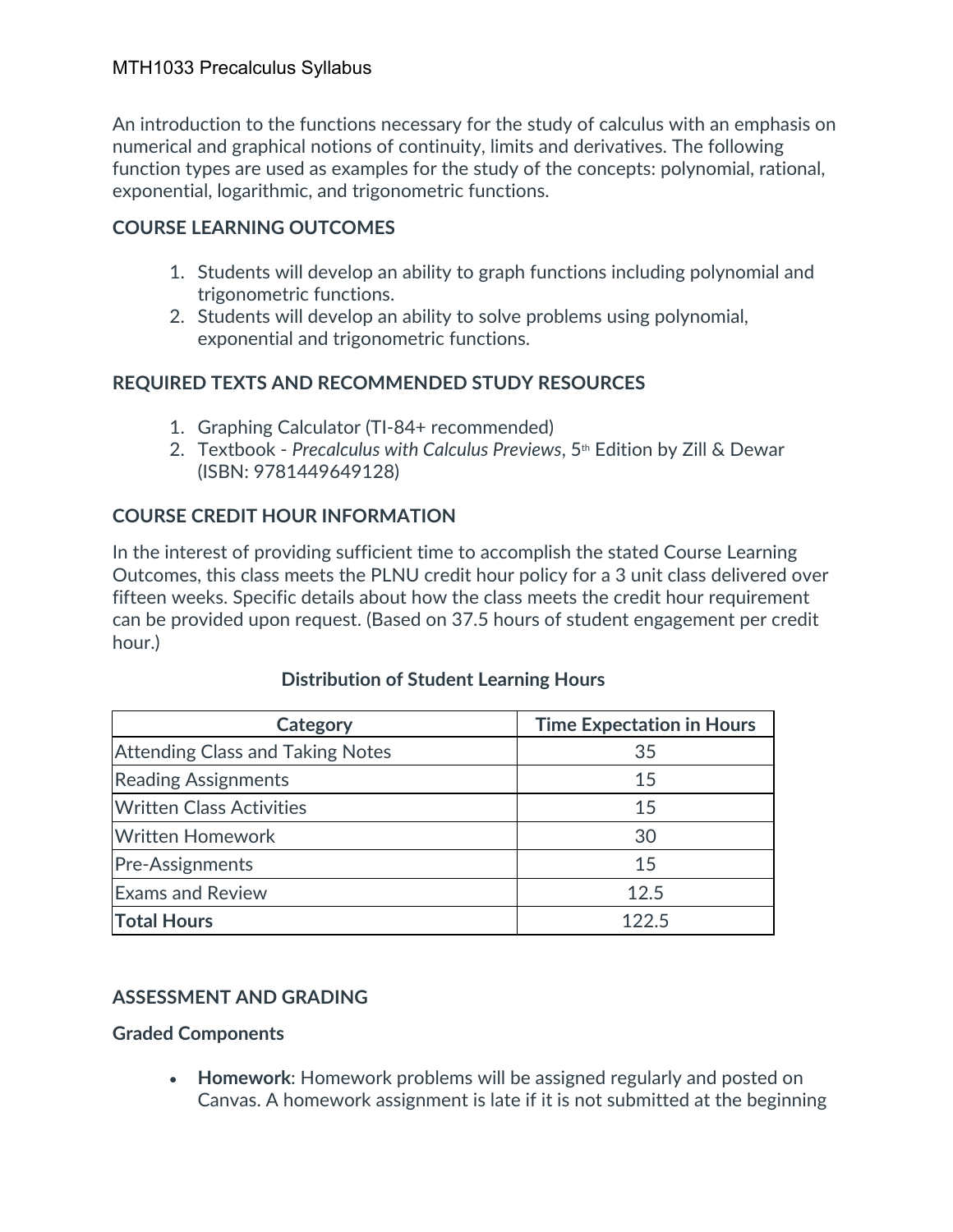of class on the due date. Please check regularly to ensure that you are keeping up with the homework. Late homework will not be accepted without prior approval. Your lowest homework score will be dropped.

- **Classwork**: There are three types of classwork assignments. I encourage you to work with your classmates to complete these assignments. These assignments and discussion about them help you prepare for lecture, homework, quizzes and exams.
	- $\circ$  (1) In class assignments: We will regularly have activity worksheets that are to be worked on collectively during class. If you finish them during class time you may turn them in, but you won't always be able to finish them within the allotted time. You may continue to work on them during the week, and they are due by the next class period.
	- $\circ$  (2) Homework quizzes, drawn directly from the homework.
	- o (3) Chapter Quizzes, given at the end of each chapter.
- **Examinations and the Final Examination**. Examinations and the Final Examination will include problems and questions over material assigned in the text, readings and handouts, as well as material presented in class. No examination shall be missed without prior consent or a well-documented emergency beyond your control. A score of zero will be assigned for an examination that is missed without prior consent or a well-documented emergency beyond your control.
- **Late work will not be accepted** without prior consent or a well-documented emergency. Up to a maximum of one homework assignment will be accepted up to 3 days late provided that consent is received from the professor before it is due. Homework assignments that are submitted late without prior consent will be recorded with a score of zero. If more than half of the homework assignments are submitted on time, then the lowest homework score will be dropped from the calculations of the homework grade.
- The examination schedule is included in the daily schedule. This instructor does not intend to accept excuses such as poor communication with parents, benefactors, surf team sponsors and/or travel agents.

| <b>Grading Distribution Percent</b> |    |
|-------------------------------------|----|
| <b>Two Examinations</b>             | 35 |
| <b>Final Exam</b>                   | 30 |
| Homework                            | 25 |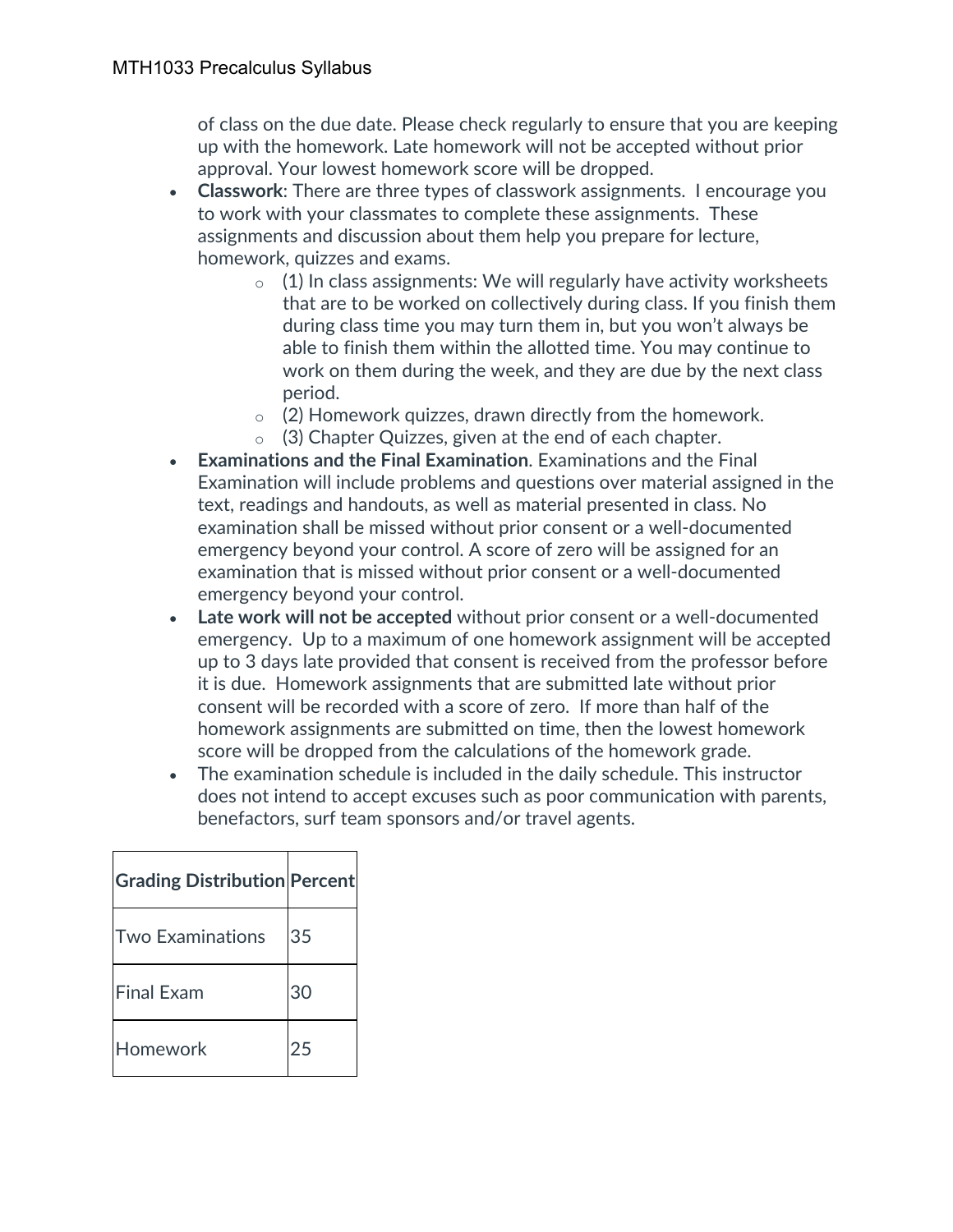| <b>Classwork</b> | 10  |
|------------------|-----|
| Total            | 100 |

#### **FINAL EXAM:**

## **Date and Time:** Friday, 10/17/21, 7:30-10:00am

The final exam date and time is set by the university at the beginning of the semester and may not be changed by the instructor. This schedule can be found on the university website and in the course calendar. No requests for early examinations will be approved. Only in the case that a student is required to take three exams during the same day of finals week, is an instructor authorized to consider changing the exam date and time for that particular student.

#### **Grading Scale**

Grades are based on the number of points accumulated throughout the course with the following exception. Approximate minimal percentages required to obtain a given grade are:

| <b>Standard Grade Scale Based on Percentages</b> |         |                        |         |                        |          |
|--------------------------------------------------|---------|------------------------|---------|------------------------|----------|
|                                                  | А       | В                      |         | D                      | F        |
|                                                  |         | $87.5 - 90$            | 77.5-80 | 67.5-70                |          |
|                                                  |         | $92.5 - 100$ 82.5-87.5 |         | 72.5-77.5   62.5 -67.5 | $0 - 60$ |
|                                                  | 90-92.5 | 80-82.5                | 70-72.5 | $60 - 62.5$            |          |

# **STATE AUTHORIZATION**

State authorization is a formal determination by a state that Point Loma Nazarene University is approved to conduct activities regulated by that state. In certain states outside California, Point Loma Nazarene University is not authorized to enroll online (distance education) students. If a student moves to another state after admission to the program and/or enrollment in an online course, continuation within the program and/or course will depend on whether Point Loma Nazarene University is authorized to offer distance education courses in that state. It is the student's responsibility to notify the institution of any change in his or her physical location. Refer to the map on State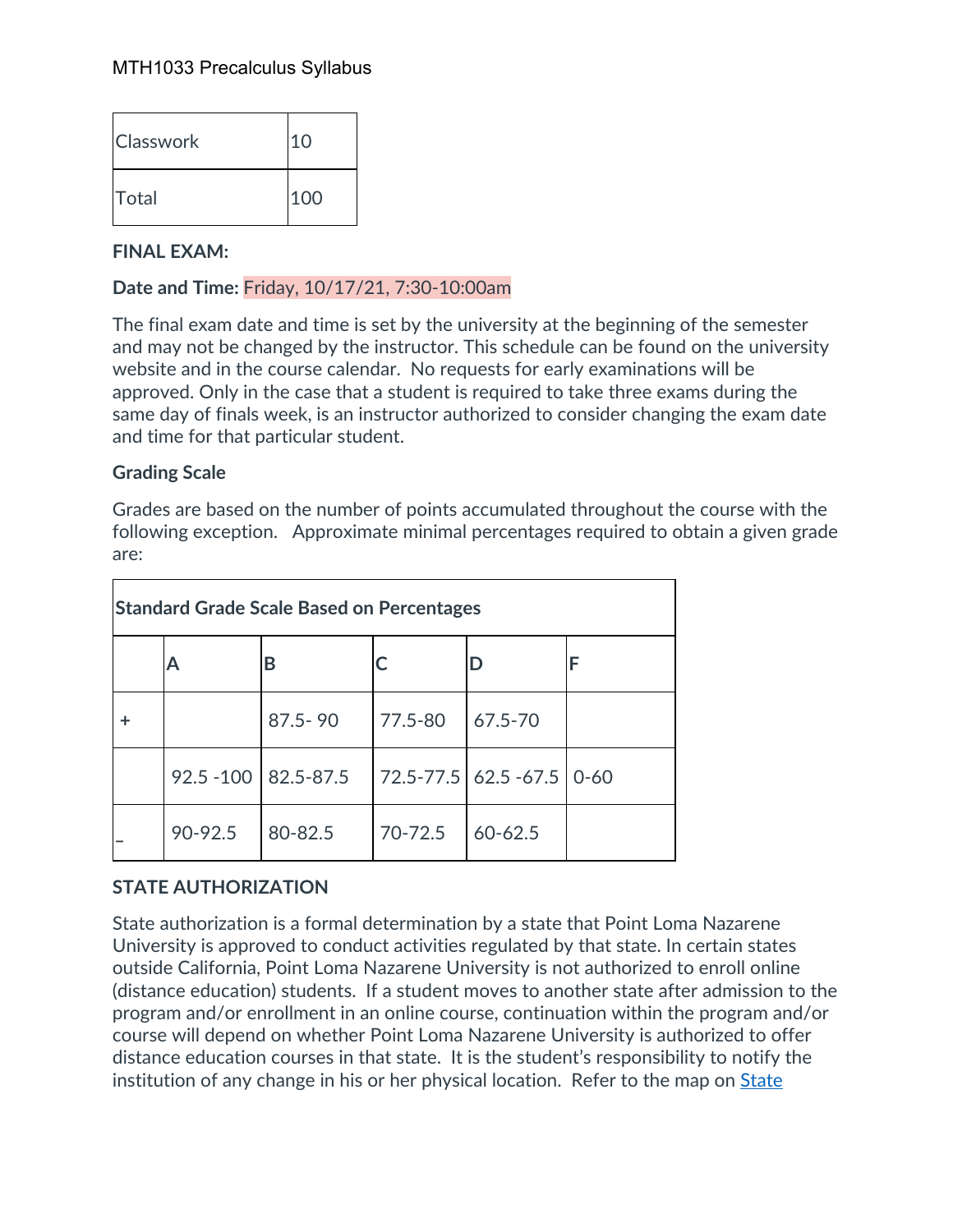Authorization to view which states allow online (distance education) outside of California.

# **INCOMPLETES AND LATE ASSIGNMENTS**

All assignments are to be submitted/turned in by the beginning of the class session when they are due—including assignments posted in Canvas. Incompletes will only be assigned in extremely unusual circumstances.

# **CLASS ENROLLMENT**

It is the student's responsibility to maintain his/her class schedule. Should the need arise to drop this course (personal emergencies, poor performance, etc.), the student has the responsibility to follow through (provided the drop date meets the stated calendar deadline established by the university), not the instructor. Simply ceasing to attend this course or failing to follow through to arrange for a change of registration (drop/add) may easily result in a grade of F on the official transcript.

# **PLNU COPYRIGHT POLICY**

Point Loma Nazarene University, as a non-profit educational institution, is entitled by law to use materials protected by the US Copyright Act for classroom education. Any use of those materials outside the class may violate the law.

# **PLNU ACADEMIC HONESTY POLICY**

Students should demonstrate academic honesty by doing original work and by giving appropriate credit to the ideas of others. Academic dishonesty is the act of presenting information, ideas, and/or concepts as one's own when in reality they are the results of another person's creativity and effort. A faculty member who believes a situation involving academic dishonesty has been detected may assign a failing grade for that assignment or examination, or, depending on the seriousness of the offense, for the course. Faculty should follow and students may appeal using the procedure in the university Catalog. See Academic PoliciesLinks to an external site. for definitions of kinds of academic dishonesty and for further policy information.

# **PLNU ACADEMIC ACCOMMODATIONS POLICY**

PLNU is committed to providing equal opportunity for participation in all its programs, services, and activities. Students with disabilities may request course-related accommodations by contacting the Educational Access Center (EAC), located in the Bond Academic Center (EAC@pointloma.edu or 619-849-2486). Once a student's eligibility for an accommodation has been determined, the EAC will issue an academic accommodation plan ("AP") to all faculty who teach courses in which the student is enrolled each semester.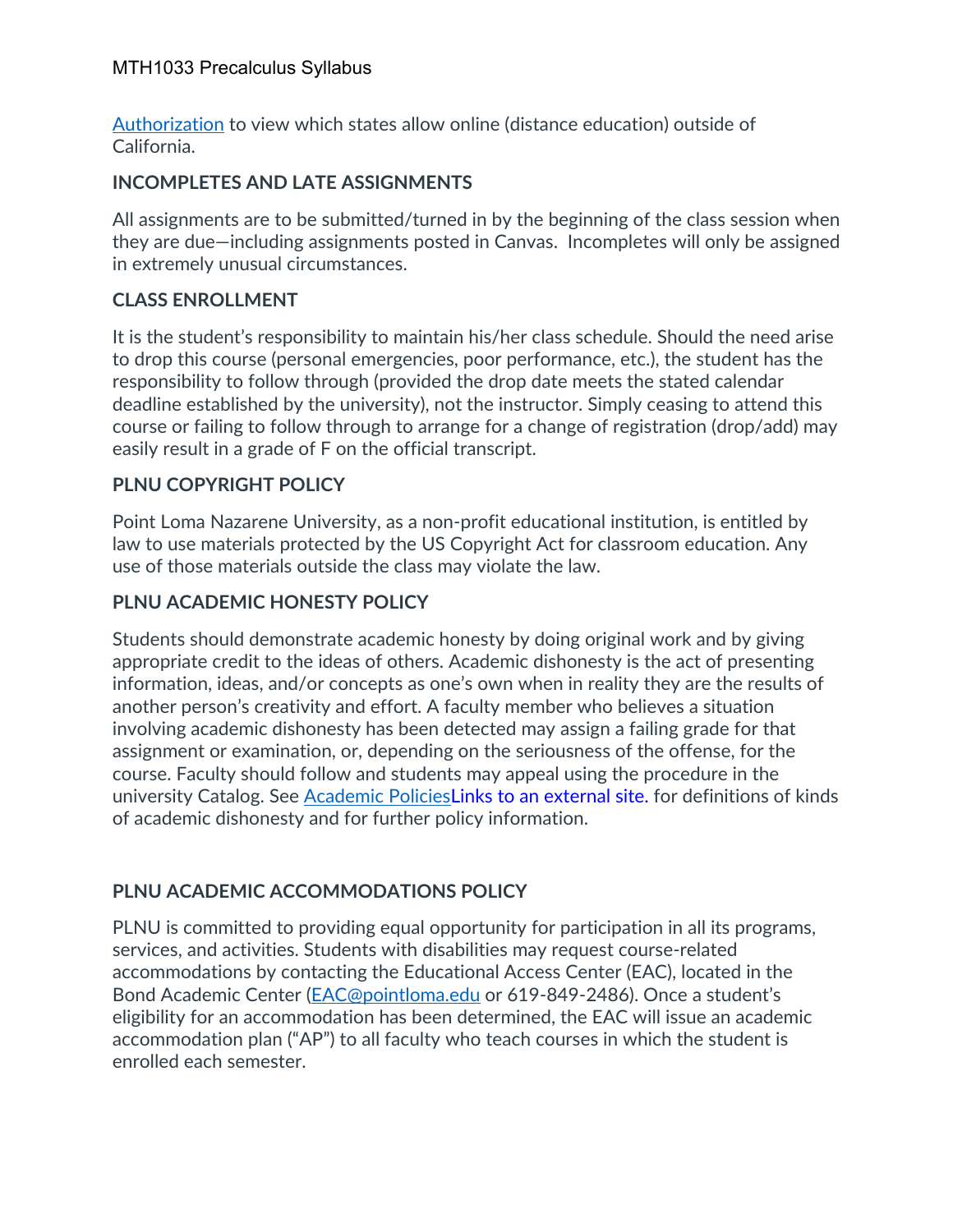PLNU highly recommends that students speak with their professors during the first two weeks of each semester/term about the implementation of their AP in that particular course and/or if they do not wish to utilize some or all of the elements of their AP in that course.

Students who need accommodations for a disability should contact the EAC as early as possible (i.e., ideally before the beginning of the semester) to assure appropriate accommodations can be provided. It is the student's responsibility to make the first contact with the EAC.

# **PLNU ATTENDANCE AND PARTICIPATION POLICY**

Attendance is expected at each class session. In the event of an absence you are responsible for the material covered in class and the assignments given that day.

Regular and punctual attendance at all classes is considered essential to optimum academic achievement. If the student is absent from more than 10 percent of class meetings, the faculty member can file a written report which may result in deenrollment. If the absences exceed 20 percent, the student may be de-enrolled without notice until the university drop date or, after that date, receive the appropriate grade for their work and participation. See Academic PoliciesLinks to an external site. for further information about class attendance.

# **SPIRITUAL CARE**

Please be aware PLNU strives to be a place where you grow as whole persons. To this end, we provide resources for our students to encounter God and grow in their Christian faith. If students have questions, a desire to meet with the chaplain or have prayer requests you can contact the Office of Spiritual Development Links to an external site.

| Week           | Monday                              | Wednesday                                 |
|----------------|-------------------------------------|-------------------------------------------|
| 1              | Monday's class held on Tuesday 1/11 | 2.3 & 2.4: Linear and Quadratic Functions |
| $1/10-$        | Introduction/                       |                                           |
| 1/14           | 2.1: Functions and Their graphs     |                                           |
| $\overline{2}$ |                                     | 2.2: Transformations and Symmetry         |
| $1/17 -$       | No Class                            | 2.5: Piecewise Functions                  |
| 1/21           | <b>MLK</b>                          | Due: Homework 1: 2.1, 2.3, 2.4            |
|                |                                     | Week 2 Quiz                               |
| 3              | 2.6: Combining Functions            | 2.8: Word Problems                        |
| $1/24-$        | 2.7: Inverse Functions              | Due: Homework 2: 2.2, 2.4, 2.5            |
| 1/28           |                                     | Week 3 Quiz                               |

#### **Precalculus - Schedule Spring 2022**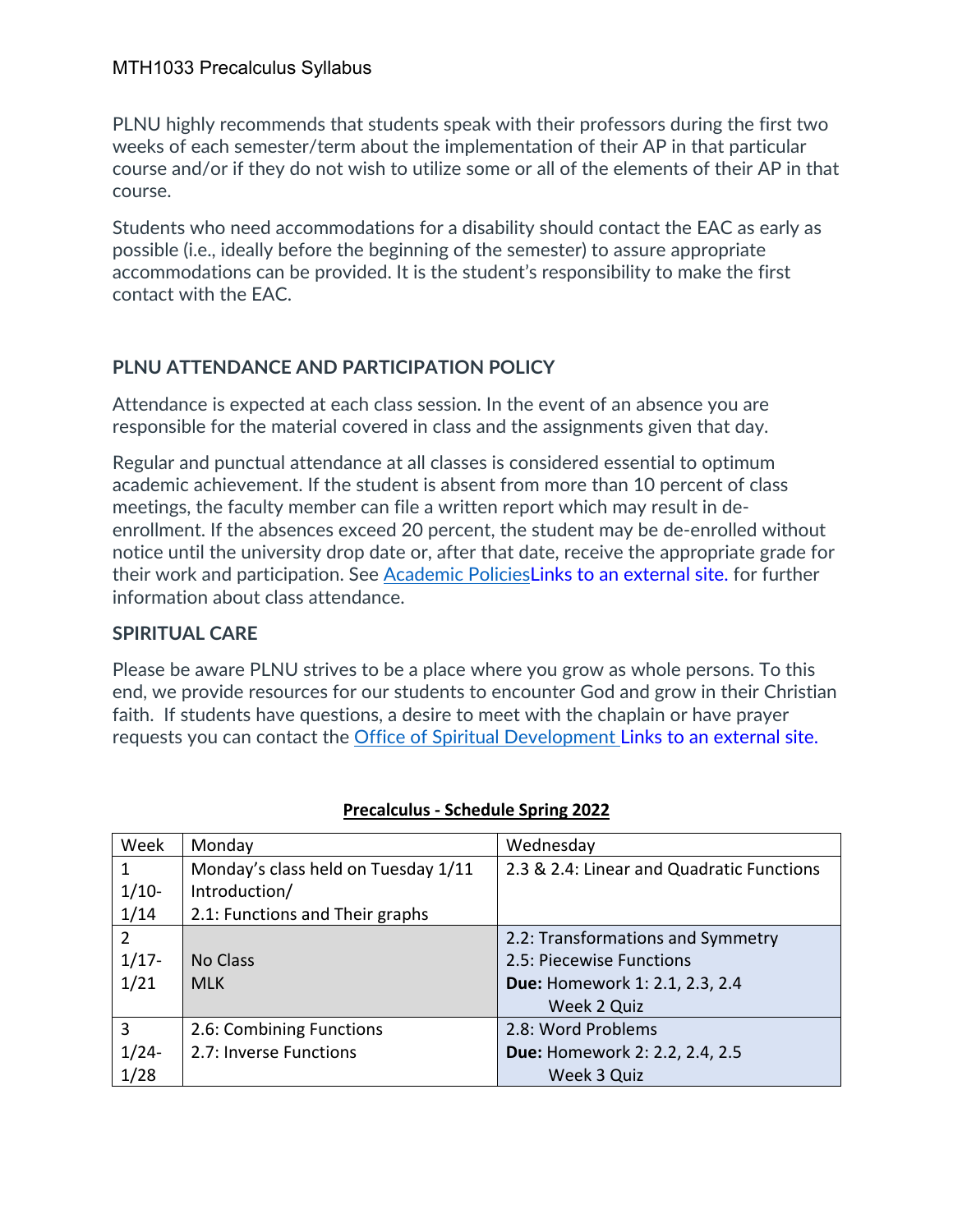| $\overline{4}$ | 3.1: Polynomial Functions               | 3.3: Factors of Polynomials         |
|----------------|-----------------------------------------|-------------------------------------|
| $1/31-$        | 3.2: Division of Functions              | Due: Homework 3: 2.6, 2.7, 2.8      |
| 2/4            |                                         | Week 4 Quiz                         |
| 5              | 3.4: Zeros of Polynomials               | 3.6: Rational Functions             |
| $2/7 -$        | 3.5: Approximating Zeros                | Due: Homework 4: 3.1, 3.2, 3.3      |
| 2/11           |                                         | Week 5 Quiz                         |
| 6              | Review for Exam #1                      | Exam #1                             |
| $2/14-$        |                                         | Due: Homework 5: 3.4, 3.5, 3.6      |
| 2/18           |                                         |                                     |
| $\overline{7}$ | 6.1: Exponential Functions              | No Class                            |
| $2/21 -$       | 6.2: Logarithmic Functions              |                                     |
| 2/25           |                                         |                                     |
| 8              | 6.4: Application of Exponentials & Logs | 4.1: Angles and the Unit Circle     |
| $2/28 -$       | 6.3: Exponential and Log Equations      | 4.2: Sine and Cosine Functions      |
| 3/4            |                                         | Due: Homework 6: 6.1, 6.2, 6.3      |
|                |                                         | Week 8 Quiz                         |
|                | <b>Spring Break</b>                     |                                     |
| 9              | 4.3: Graphs of Sine and Cosine          | 5.1: Right Triangle Trigonometry    |
| $3/14-$        | 4.4: Other Trig Functions               | Due: Homework 7: 6.4, 4.1, 4.2      |
| 3/18           |                                         | Week 9 Quiz                         |
| 10             | 4.8: Inverse Trig Functions             | 5.3: The Law of Sines               |
| $3/21 -$       | 5.2: Applications of Trigonometry       | 5.4: The Law of Cosines             |
| 3/25           |                                         | Due: Homework 8: 4.3, 4.4, 5.1      |
|                |                                         | Week 10 Quiz                        |
| 11             | 4.5: Verifying Trig Identities          | 4.7: Product Formulas               |
| $3/28 -$       | 4.6: Sum & Difference Formulas          | Due: Homework 9: 4.8, 5.2, 5.3, 5.4 |
| 4/1            |                                         | Week 11 Quiz                        |
| 12             | 4.9: Trig Equations                     | Review for Exam #2                  |
| $4/4 -$        |                                         | Due: Homework 10: 4.5, 4.6, 4.7     |
| 4/8            |                                         | Week 12 Quiz                        |
| 13             | Exam #2                                 | 8.1: Polar Coordinates              |
| $4/11$ -       | Due: Homework 11: 4.9                   |                                     |
| 4/15           |                                         |                                     |
| 14             | 4/18                                    | 8.2: Polar Equation Graphs          |
| $4/18-$        | Easter Break- no class                  |                                     |
| 4/22           |                                         |                                     |
| 15             | 10.1: Sequences                         | <b>Review for Final Exam</b>        |
| $4/25 -$       | 10.2: Series                            | Due: Homework 12: 8.1, 8.2          |
| 4/29           |                                         | Week 15 Quiz                        |
| 16             |                                         | 5/4                                 |
| Finals         |                                         | Final Exam room RS 295              |
| Week           |                                         | 4:30-7:00                           |